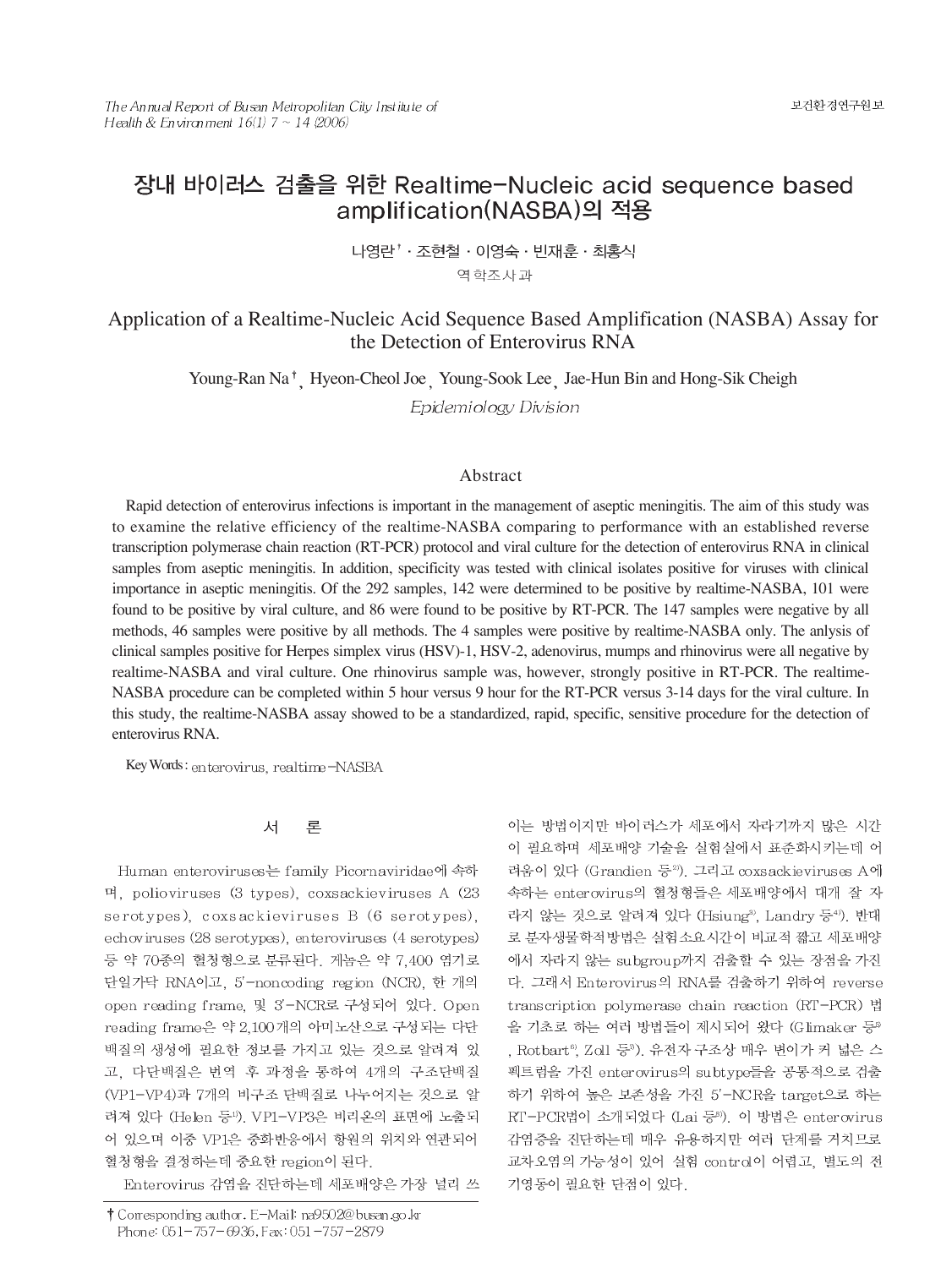Nucleic acid sequence based amplification (NASBA; bioMeriux, Boxtel, The Netherlands)은 RNA를 표적으로 하며 avian myeloblastosis virus reverse transcriptase, RNase H. T7 RNA polymerase등의 효소가 일정한 온도에 서 동시에 반응하는 하는 원리를 이용하여 고안되었다 (Compton<sup>9)</sup>. Realtime-NASBA는 enterovirus에 특이적인 molecular beacon probe를 사용하여 별도의 전기영동 없이 증폭되는 과정을 실시간으로 볼 수 있다는 장점이 있다. 본 연 구에서는 높은 수준의 민감도를 가지고 다양한 serotypes의 enterovirus를 검출하기위하여 5'-NCR region을 target으 로 한 primer와 molecular beacon (Fox 등<sup>10)</sup>, NucleiSens Amplification kit (bioMereux, Geneva, Switzerland)를 사용하여 realtime-NASBA 실험을 수행하였다.

이 실험의 목적은 realtime-NASBA가 enterovirus 감염 증 진단에 사용될 가능성을 확인하기위해 무균성수막염으로 의심되는 환자의 뇌척수액, 대변, 인후도찰물을 NucleiSens Amplification kit를 사용한 realtime-NASBA와 현재 enterovirus를 검출하는데 사용되는 2 step RT-PCR과 세 포배양법을 수행하여 각 실험법의 민감도, 편리성, 신속성을 비교하였다. 아울러 무균성수막염에서 enterovirus와 감별 진단해야 하는 중요한 바이러스들과 enterovirus와 유전적으 로 유사한 rhinovirus를 각각의 방법들에 대해 실험하여 실험 의 정확성과 특이도를 비교하였다.

# 재료 및 방법

#### 공시재료 및 세포배양

부산지역 4개 병원 소아과에 2005년 4월부터 9월까지 무균 성수막염 및 패혈증으로 의심되는 환자의 대변 197건, 뇌척수 액 69건, 인후도찰물 26건, 총 292건의 검체를 사용하였다. 인후도찰물은 VTM (virus transport medium)을 사용하여 채취하였고 뇌척수액은 별도의 전처리 없이 사용하였다. 대변 은 PBS/chlorform을 사용하여 10% 부유액으로 만든 다음 5 분 동안 강하게 진탕하고 4,000rpm에서 20분간 원심분리한 후 상층액을 취하여 실험에 사용하였다. 각각의 검체는 4°C에 서 운반하였고 -70℃를 유지하여 보관하였다. 검체는 154건 의 남자와 138건의 여자였고, 36건의 검체는 10세 이상인 검 체였고, 256건은 10세 미만이었다. 일반적으로 enterovirus 의 분리에 가장 적절한 세포는 일차배양 원숭이 신장세포 (Primary monkey kidney cell)이지만 매번 이 세포를 획득 하기가 현실적으로 어려우므로 세계보건기구 (WHO; World Health Organization)가 추천하는 세포 중 RD (human rhabdomyosarcoma) 세포주를 사용하였다.

## RNA 분리

대변상층액과 뇌척수액, 인후도찰물의 RNA 분리는 NucleiSens Lysis Buffer<sup>9</sup> NucleiSens lisolation Reagent를 사용하여 제조사 (bioMereux, Geneva, Switzerland)의 프로토콜에 따라 수행하였다. 검체 200 uL와 900 μL의 lysis buffer를 사용하였고 25 μ 를 elution 하였다. 이 RNA 추출물을 realtime-NASBA와 RT-PCR에 사용하였 다.

# Realtime-NASBA를 사용한 enterovirus 증폭과 검출

Realtime-NASBA를 사용한 enterovirus RNA 검출을 위 하여 190 nucleotides의 specific primers와 molecular beacon probe (Fox  $\frac{1}{6}$ <sup>10</sup>), Table 1.) Eurogentec (Seraing, Belgium)에 의뢰하여 합성 및 HPLC 정제하였고, NucleiSens Amplification kit를 사용하여 수행하였다 (bioMereux, Geneva, Switzerland), 10 µL master mix  $(0.2 \mu M)$  primer 1, 0.2  $\mu$ M primer 2, 0.2  $\mu$ M molecular beacon probe, 90 mM KCl)에 5 山 template RNA를 첨가 한 후 template RNA의 predenaturation과 master mix에 primer가 용해되게 하기위해 65℃ 5분, 41℃ 5분간 반응하였 다. 그리고 이 mixture에 5 山의 enzyme mix (T7 RNA polymerase, AMV reverse transcriptase and RNAse H) 를 첨가하여 NucleiSens EasyQ analyzer에서 41℃에서 150분간 반응하면서 증폭 및 검출을 수행하였다. 데이터는 NucleiSens EasyQ analyzer 제조사의 NucleiSens EasyQ director software를 이용하여 분석하였다. 20건의 enterovirus 음성검체를 이용하여 4회의 realtime-NASBA 실험을 수행하여 나온 결과 값을 제조사의 방법에 따라 계산하 여 threshold fluorescence level을 결정하였고 이에 따라 검체의 양성 음성을 판정하였다.

### 유전자 검출시험

Enterovirus의 유전자 검출을 위하여 보존성이 높은 것으 로 알려진 5'-NCR region을 target으로 하는 2 step RT-PCR을 수행하였으며 (Zoll 등<sup>9</sup>), 바이러스 유전자형 확인을 하기 위해 바이러스 capsid 중 VP1 region을 target으로 하 는 2 step RT-PCR을 수행하였다 (Oberste 등 11,12). 각각의 2 step RT-PCR에서 사용된 primer는 Table 1에 제시하였다. RT 반응은 reverse primer와 MMLV reverse transcriptase (RTase) (Promega, USA)를 사용하였다. RT 반응액은 5 *p*L nucleic acid elute 3 pL 5× buffer 3 pL dNTP, 1 μL reverse primer, 0.5 μL MMLV RTase를 포함 하여 총 15 瓜가 되게 멸균증류수를 첨가하였다. RT 수행은 20℃ 10분, 42℃ 90분으로 실시하였다. PCR 반응액의 조성 은 RT product  $1 \mu L$ 에 2.5  $\mu L$  10× buffer, 3  $\mu L$  dNTP, 0.5  $\mu$ L forward primer, 0.5  $\mu$ L reverse primer, 0.5  $\mu$ L Taq DNA polymerase (TAKARA, Japan)를 혼합하였고 멸균증 류수를 첨가하여 총 25 µL로 조정하였다. PCR 수행은 95℃ 5 분간 predenaturation한 후 95°C/30초, 56°C/30초, 그리고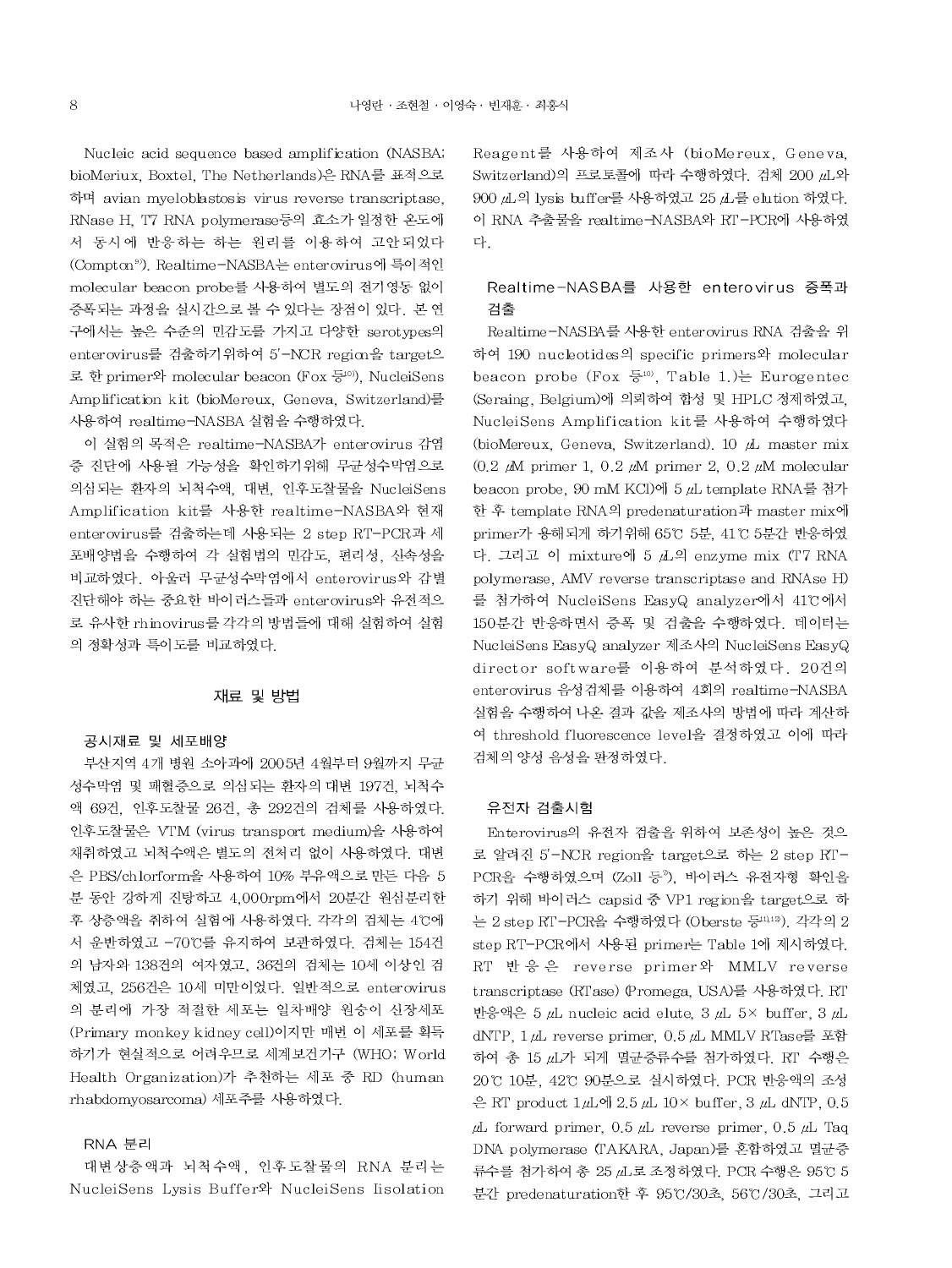|                                | primer              | sequence $(5' - 3')$                                                                  | references                    |  |
|--------------------------------|---------------------|---------------------------------------------------------------------------------------|-------------------------------|--|
| $5'$ –N $CR^*$<br><b>NASBA</b> | Primer 1            | F-AATTSTAATACGACTCACTATAGG GCACCGG ATGG<br>CCAATCCA                                   |                               |  |
|                                | Primer 2            | F-GATGCAAGGTCGCATATGAGGGTGTGAAGAGCCTA<br><b>TTGAG</b>                                 | $F\alpha$ 등 $\mathbb{R}^{10}$ |  |
|                                | Molecular<br>beacon | F-CCATGCG TCCTCCGGCCCCTGAATGCGCGCATGG<br>5'-Fluorescent dye: FAM, 3'-Quencher: DABSYL |                               |  |
| $5'$ – N CR<br>$RT-PCR$        | EN TF               | F-CAAGCACTTCTGTTTCCCCGG                                                               | Zoll 등 $n$                    |  |
|                                | <b>ENTR</b>         | R-ATTGTCACCATAAGCAGCCA                                                                |                               |  |
| $VP1**$<br>$RT-PCR$            | 292                 | F-MIGCIGYIGARACNGG                                                                    | Oberste 등 $^{12}$             |  |
|                                | 222                 | R-CICCIGGIGG IAYRWACAT                                                                |                               |  |

Table 1. Primers sequences used in the amplification of enterovirus RNA

NCR<sup>\*</sup>: Noncoding region, VP<sup>\*\*</sup>: Virus protein.

72℃ 30초 씩 3단계로 35 cycles 수행한 후 마지막으로 72℃ 3분간 extension을 실시하였다. 증폭산물은 1.5% agarose gel을 사용하여 전기영동하여 5'-NCR region 436 bp, VP 1 region 358 bp의 band 유무를 확인하였다.

#### 특이도 시험

각 실험의 특이도를 알아보고자 무균성수막염에서 enterovirus와 감별진단이 필요한 임상검체들과 유전적으로 enterovirus와 유사한 rhinovirus 검체를 real time NASBA와 2 step RT-PCR, 그리고 세포배양법으로 실험하 였다. 각각의 바이러스는 특이적인 primer를 이용한 PCR로 양성이 확인된 것들을 사용하였다. 3건의 단순포진바이러스 1 형과 3건의 단순포진바이러스 2형, 3건의 adenovirus, 2건의 유행성이하선염바이러스를 실험에 사용하였고 광주보건환경 연구원에서 분양받은 10건의 rhinovirus를 각각의 실험에 사 용하였다.

### 증폭된 VP 1 RT-PCR 산물의 Sequencing

Enterovirus의 유전자형을 확인하기 위하여 증폭된 산물의 염기서열을 결정하여 기존에 보고된 바이러스와 비교하여 sequence homology가 가장 높은 형을 결정하였다. 세포배 양 결과 세포변성효과를 보이는 세포배양액의 상층액과 검체 에 대한 5'-NCR 2 step RT-PCR 결과 양성을 보이는 검체 에 대하여 유전자형 확인을 위하여 VP1 RT-PCR을 수행하여 그 증폭산물을 Solgent 사 (Solgent co., Ltd, Korea, Daejeon)에 의뢰하여 sequencing하여 분석하였다. ABI  $\mathsf{PRISMTM}\,$  Bigdye $^{\mathsf{TM}}$  terminator cycle sequence ready reaction kit V3.1 (Perkin Elmer, USA)을 사용하여 Sequencing 반응을 하였고, Millipore - Montage dye removal kit로 Sequencing 산물을 정제하였으며 ABI 3730XL capillary DNA Sequencer (50cm capillary, Perkin Elmer, USA)로 Sequencing 산물을 running 하여 염기서열을 결정하였다. NCBI BLAST search program을 사용하여 기존의 바이러스와 sequence homology를 비교하

여 염기서열결과를 분석하였다. 기존 혈청형의 염기서열과 75%이상의 상동성을 보이는 경우를 기준으로 바이러스의 유 전형을 결정하였다.

#### 곀 과

Realtime-NASBA, 2 step RT-PCR 세포배양 결 과 비교

197건의 대변, 69건의 뇌척수액, 그리고 26건의 인후도찰물 총 292건의 검체를 대상으로 실험하였다. 검체를 RD 세포주 에 처리, 배양하여 검체에 따라 3-5일에서 늦으면 일주일 후 에 장내바이러스에 의한 전형적인 세포변성효과인 세포의 원 형화, 세포질의 수축 그리고 세포의 파괴 등의 현상이 유발됨 을 관찰할 수 있었다 (Fig. 2). 그리고 NucleiSens Iisolation Reagent와 NucleiSens Lysis Buffer를 사용하여 RNA를 분리하여 enterovirus realtime-NASBA를 수행하여 enterovirus 2 step RT-PCR 시험하여 436 bp 산물을 확인 하였다 (Fig. 1). 42건의 대변과 1건의 뇌척수액, 3건의 인후 도찰물, 총 46건에서 모든 실험에서 양성으로 나타났고, 대변 94건, 뇌척수액 45건, 인후도찰물 8건, 총 147건의 검체는 3 가지 실험 모두에서 음성이었다. 양성검체는 realtime-NASBA 145건, 세포배양 101건, 2 step RT-PCR 86건순으 로 나타났다. 각각의 실험에 대한 양성결과는 Table 2에 나타 내었다. 세포배양과 2 step RT-PCR을 결과를 비교하여 보면 세포배양 시험에서만 양성인 검체는 대변 42건, 뇌척수액 1건, 인후도찰물 3건, 총 46건이었고, 2 step RT-PCR에서만 양 성인 경우는 대변 26건, 뇌척수액 4건, 인후도찰물 10건, 총 40건이었다 (Table 3). 모든 2 step RT-PCR 양성검체와 세 포배양 양성검체는 realtime-NASBA에서도 양성으로 나타 났고 2건의 대변, 2건의 뇌척수액 총 4건의 검체에서는 realtime-NASBA에서만 양성으로 나타났다.

#### 특이도 검사

3건의 단순포진바이러스 1형과 3건의 단순포진바이러스 2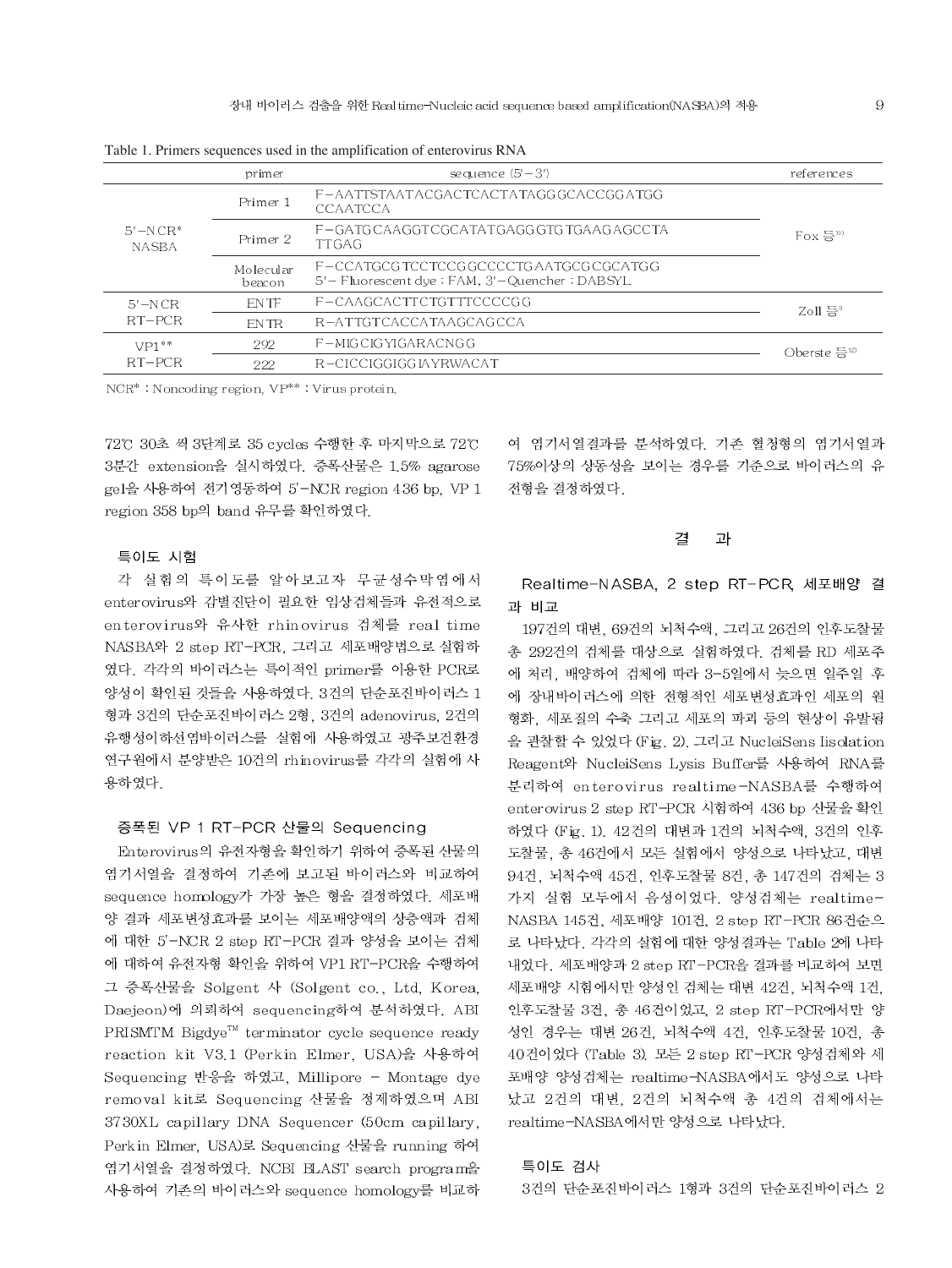|                        | total       | Stool |  | Throat |  |
|------------------------|-------------|-------|--|--------|--|
| cell culture positive  | 101 (69.7%) | 75    |  |        |  |
| NASBA positive         | 145 (100%)  | -03   |  |        |  |
| 2 step RT-PCR positive | 86 (59.3%)  |       |  |        |  |

Table 2. Positive results of cell culture, realtime NASBA, and 2 step RT-PCR

Table 3. Comparison of enterovirus viral culture and enterovirus 2step RT-PCR

|          |          | viral culture                     |                                                                   | Total |  |
|----------|----------|-----------------------------------|-------------------------------------------------------------------|-------|--|
|          |          | Positive                          | Negative                                                          |       |  |
| 2 step   | Positive | 46<br>(42 stool; 1 CSF; 3 throat) | 40<br>(26 stool; 4 CSF; 10 throat)                                | 86    |  |
| $RT-PCR$ | Negative | 55.                               | 1.51<br>(33 stool; 17 CSF; 5 throat) (96 stool; 47 CSF; 8) throat | 206   |  |
| Total    |          | 101                               | 191                                                               | 292   |  |

형, 3건의 아데노바이러스, 2건의 유행성이하선염바이러스는 세포배양, realtime-NASBA, 2 step RT-PCR 시험에서 모 두 음성으로 나타났다. 10건의 rhinovirus 모두에서 세포배양 과 realtime-NASBA 실험결과 음성으로 나타났지만 2 step RT-PCR 시험에서는 1건의 rhinovirus가 강한 양성으로 나 타났다.

### 양성환자 특성

46건의 검체에서 모든 실험에 대해 양성 결과를 보였고, 이 들 모두는 10세 미만 환자의 검체에서 검출되었다. 각각의 실 험중 하나 또는 그 이상 양성인검체는 모두 145건였다. 143(145)건 검체는 10세 미만의 환자에서 검출된 것이었고,



Fig. 1. RT-PCR amplified products obtained by amplification of clinical isolates of enterovirus. (A) RT-PCR product was used to amplify a 5'-NCR region. Lane M: 100 bp DNA ladder, Lane 2- 5: Positive of 5'-NCR 2 step RT-PCR, Lane 6: Negative Control. (B) RT-PCR product was used to amplify a VP1 region. Lane M: 100 bp DNA ladder, Lane 1-7: Positive of 5'- NCR 2 step RT-PCR. Each final products were resolved by 1.5% agarose gel electrophoresis, respectively.

2(145)검체는 10세 이상에서 검출되었다. 한 검체도 18세 이 상에서 검출된 것은 없었다. 검체별로는 대변이 양성건수와 검 체건수 (103건/197건)가 모두 많았고, 뇌척수액 (24건/69건), 인후도찰물(18건/26건) 순으로 나타났다. 뇌척수액에 대한 2 step RT-PCR 시험에서 양성건수가 적었으며 인후도찰물에 대한 실험에서는 세포배양에서 양성건수가 적었다. 월별로는 6-8월에 분리된 검체건수가 많았고 (Fig. 3), 양성 환자의 성 별비는 남 70 : 여 71로 유의한 차이점을 나타내지 않았다.

# 세포배양과 realtime-NASBA, 2 step RT-PCR 시 험의 실험수행의 편리성, 소요시간 비교

세포배양에서 enterovirus가 자라는데 보통 3일에서 5일,



Fig. 2. Morphological changes in RD cells infected with enterovirus.



Fig. 3. Monthly distribution of enteroviruses isolated in Busan, 2005.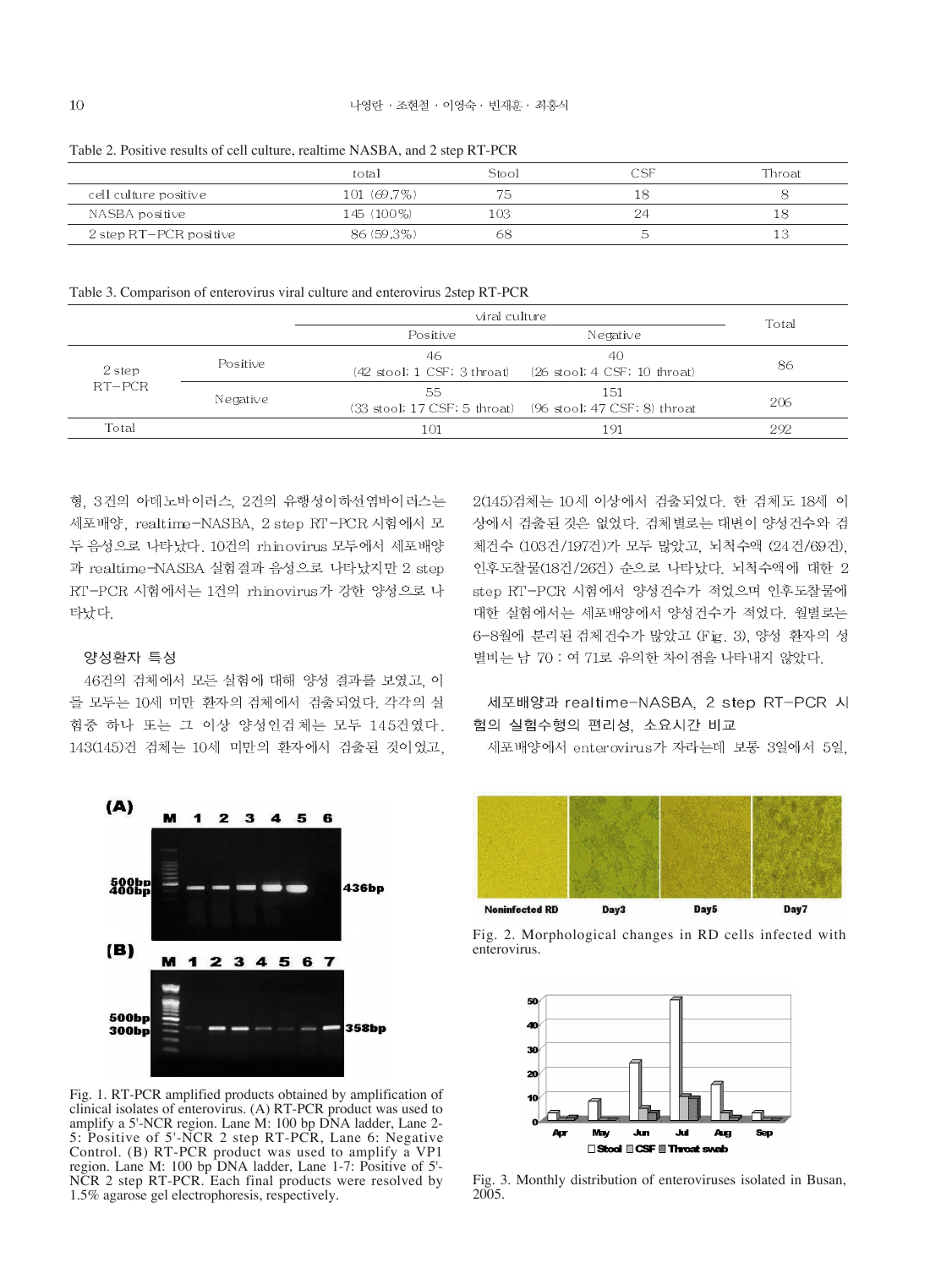| Virus             | Genotype  | Number |  |
|-------------------|-----------|--------|--|
| Coxsackie virus A | 4         |        |  |
| Coxsackie virus B |           | ∩      |  |
|                   | ∩         |        |  |
|                   | ≘         | 24     |  |
|                   | 5         | 53     |  |
| Echovirus         | Q         | 13     |  |
|                   | 18        | 45     |  |
|                   | 30        |        |  |
| Enterovirues      | Untypable | ∩      |  |

Table 4. Genotype analysis of enteroviruses isolated in Busan, 2005

길게는 7일이 걸리며 14일 이상 세포병변효과가 관찰되지 않 으면 음성으로 판정하게 된다. 그리고 세포배양 실험을 위해서 는 실험이 없을 때에도 세포주를 항상 최적의 상태로 유지하기 위한 시간이 별도로 소요되며, 세포의 유지와 세포변성효과를 확인하기 위하여 숙련된 인력이 필요하다. Raltime-NASBA 는 molecular beacon probe와 NucleiSens EasyQ를 사용 하여 하나의 튜브에서 증폭과 검출이 동시에 일어나므로 복잡 한 단계가 필요 없고 소요시간도 5시간이면 충분하다. 2 step RT-PCR은 RT와 PCR의 2단계가 필요하며 증폭산물을 확인 하기 위한 별도의 전기영동과정이 필요하므로 총 9시간이 걸 려 결과적으로 하루 만에 실험결과를 확인할 수는 없었다.

### 바이러스 유전자형 분석결과

세포배양과 5'-NCR 2 step RT-PCR 수행결과 양성인 검 체 141건 (세포배양과 5'-NCR 2 step RT-PCR 둘다 양성 41건, 세포배양 양성 113건, 5'-NCR 2 step RT-PCR 양성 29건)에 대하여 VP-1 RT-PCR을 수행하여 검체 모두에서 358 bp의 증폭산물이 확인되어 (Fig. 1) sequencing 분석을 수행하였다. 그 결과 coxsackie virus A4형 1건, B1형 2건, B2형 1건, B3 24건, B5 53건, echovirus 9형 13건, 18형 45 건, 30형 1건, untypable enterovirus 2건으로 분석되었다 (Table 4). 그 중 세포배양에서는 음성이고 2 step RT-PCR 에서만 양성을 보이는 검체 40건은 coxsackie virus A4형 1 건, B3 2건, B5 4건, echovirus 9형 3건, 18형 27건, 30형 1 건, untypable enterovirus 2건으로 나타났다.

#### 卫 찰

Enteroviruses는 무균성뇌막염의 가장 중요한 원인 바이러 스이며, 가벼운 비특이적 열에서부터 일반적인 상기도감염증, 심한 심근염, 뇌염, 마비성척수염(paralytic poliomyelitis) 등의 매우 광범위한 질환의 원인이 되는 바이러스이며 (Gorgievskie-Hrisoho 등14), 구강항문 루트로 전파되어 혈 관을 통해 목적장기로 이동한다 (Landry 등13). Enteroviruses는 보통 높은 유병율과 낮은 치명율을 특징으

로 하는 self-limited disease의 원인이 된다. Enteroviruses 감염증을 다른 세균감염과 신속하게 구별하여 진단하는 것은 다른 진단 검사의 불필요. 입원기간의 단축과 항생제 남용을 예방할 수 있어 중요하다.

NASBA (Nucleic acid sequence based amplification; bioMeriux, Boxtel, The Netherlands)는 avian myeloblastosis virus reverse transcriptase, RNase H, T7 RNA polymerase등의 효소가 일정한 온도에서 동시에 반 응하는 하는 원리를 사용하여 RNA를 검출하기 위하여 고안되 었고 (Compton<sup>9)</sup>, 이후로 특이적인 molecular beacon probe를 사용하여 별도의 전기영동 없이 증폭되는 과정을 실 시간으로 볼 수 있다는 장점을 가진 realtime-NASBA로 발 전되었다. realtime-NASBA는 Escherichia coli, Mycoplama pneumoniae, rabies, hepatitis A virus등을 진단하는데 다양하게 시도되고 있다 (Min 등18, Loens 등18, Wacharapluesadee 등", Jean 등"), 이전의 발표들에서 realtime-NASBA는 무균성뇌막염 환자의 뇌척수액에서 enterovirus RNA 검출을 위한 효과적인 방법이며 2 step RT-PCR이나 3 step RT-PCR과의 비교에서는 민감도에서 는 비슷한 결과를 보였지만 RT-PCR이 상대적으로 교차오염 가능성이 많다고 하였다 (Capaul 등19). Heim 등20) 또한 realtime NASBA가 세포배양보다 민감도가 높다는 실험결과 도 있다 (Landry 등<sup>4)</sup>, Ginocchio 등211). 본 연구에서는 realtime-NASBA가 무균성뇌막염이 의심되는 환자의 인후 도찰물, 대변, 뇌척수액 등의 다양한 검체에서 enterovirus의 진단에 사용될 수 있는 가능성을 알아보기 위하여 현재 enterovirus 진단에 많이 사용되는 2 step RT-PCR 시험, 세포배양 시험을 비교 실험하여, 각 시험의 민감도와 특이도, 실험수행 시 편리성, 시험소요 시간, 교차오염의 가능성 등을 확인하였다.

본 연구에서는 197건의 대변, 69건의 뇌척수액, 그리고 26 건의 인후도찰물을 포함하여 총 292건 임상검체를 대상으로 realtime-NASBA, 2 step RT-PCR 시험, 세포배양 시험을 수행하였다. 이 결과 realtime-NASBA에서 145건, 세포배양 에서 101건, 2 step RT-PCR에서 86건이 양성으로 나타나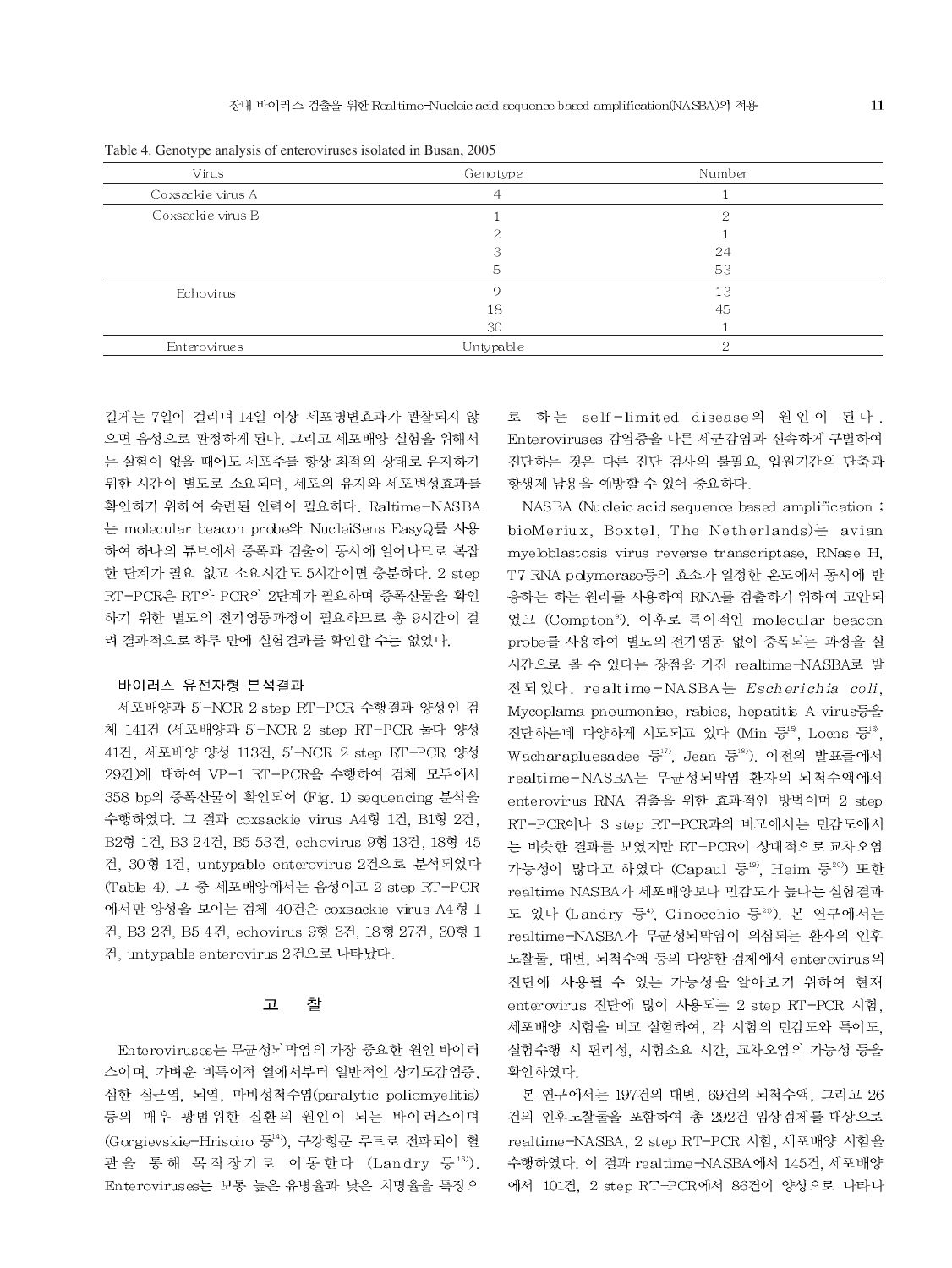realtime-NASBA가 가장 민감도가 높은 시험법임을 알 수 있다. 모든 2 step RT-PCR 양성검체와 세포배양 양성검체는 realtime-NASBA에서도 양성으로 나타났고, 46건의 검체에 서 모든 실험에서 양성으로 나타났다.

세포배양과 2 step RT-PCR 시험결과를 비교하면 2 step RT-PCR에서 양성이고 세포배양에서는 음성인 검체는 40건 이었다. 이에 유전자형 확인을 위하여 VP1 region을 target 으로 하는 RT-PCR 산물로 염기서열을 분석하였다. 그 결과 세포배양에서는 잘 자라지 않는 특성을 가진 바이러스인 coxsackie virus A4형 1건으로 분석되었고 coxsackie virus B3 2건, B5 4건, echovirus 9형 3건, 18형 27건, 30형 1건, untypable enterovirus 2건 등은 검체의 취급과정 중에 바 이러스의 vitality가 떨어져, 바이러스의 활력과 관계없이 RNA는 증폭되는 특성이 있는 2 step RT-PCR 시험에서는 양성결과가 나왔지만 세포배양에서는 자라지 않은 것으로 사 료되어진다. 그리고 세포배양은 양성이고 2 step RT-PCR은 음성인 검체는 55건이었다. 이는 검체 자체에 활력을 가지는 바이러스가 2 step RT-PCR에서는 검출한계를 벗어난 매우 적은 숫자로 존재하거나 검체의 취급, 운반, 보관 중에 RNA가 소실된 것으로 추측된다. 이는 세포배양과 2 step RT-PCR 단독으로는 enterovirus를 검출하는데 한계가 있으며 두 실 험을 상호 보완적으로 수행해야 함을 의미하며 아울러 검체 채 취 및 보관, 운송 등의 과정에서 최적의 조건을 유지하는 것이 필요할 것으로 사료된다. 그에 비해 realtime-NASBA 시험 은 민감도가 특이도가 높은 시험법으로 현재 enterovirus 검 출법으로 많이 수행되는 세포배양과 2 step RT-PCR을 대체 할 가능성이 있다고 보여진다.

특이도 검사를 위하여 enterovirus 외에 뇌수막염의 원인 이 되는 바이러스로 3건의 단순포진바이러스 1형과 3건의 단 순포진바이러스 2형, 3건의 아데노바이러스, 2건의 유행성이 하선염바이러스와 그리고 10건의 rhinovirus를 대상으로 realtime-NASBA, 2 step RT-PCR 시험, 세포배양 시험을 각각 수행하였다. 실험에 사용된 모든 바이러스는 세포배양. realtime-NASBA 시험에서 모두 음성으로 나타났다. 2 step RT-PCR 시험에서는 rhinovirus를 제외한 다른 바이러스에 서는 모두 음성으로 나타났고, 흥미로운 결과로 2 step RT-PCR 시험에서는 10건 중 1건의 rhinovirus가 강한 양성 밴드 가 관찰되어 위양성 반응을 보이는 것으로 나타나 이 다른 두 시험보다 특이도가 떨어지는 것으로 나타났다. 이는 알려진 바 와 같이 enterovirus는 rhinovirus와 유전적으로 매우 유사 하며 다른 바이러스들 간에 교차반응이 많다는 것을 시사하며 (Lai 등<sup>8)</sup>, 9건의 rhinovirus에 대해 2 step RT-PCR과 realtime NASBA를 수행한 결과 realtime NASBA에서는 모두 음성이었지만 2 step RT-PCR에서는 3건에서 양성을 나타낸 발표결과 (Capal 등19)와 유사한 결과를 보인다. 그러 므로 무균성수막염을 보이는 환자의 인후도찰물 검체에서 enterovirus의 2 step RT-PCR은 rhinovirus와의 감별시

험이 필요할 것으로 생각되며, rhinovirus의 검출이 거의 보 고된바 없는 뇌척수액 검체를 대상으로 시험할 때에도 검체의 수집과 전처리. RT-PCR 과정에서 인후도찰물과 같은 다른 종류의 검체로부터 rhinovirus가 오염되는 것에 충분한 주의 를 기울여야 할 것이다.

각각의 실험 중 하나 또는 그 이상 양성인검체는 모두 145건 이었고, 이 중 143건의 검체는 10세 미만의 환자에서 검출되 었고, 2건의 검체는 10세 이상에서 검출되었다. 한 검체도 18 세 이상에서 검출된 것은 없었다. 이 3가지 실험법은 대변, 뇌 척수액, 호흡기가검물 등의 다양한 검체에 적용가능 한 것으로 나타났으나 뇌척수액에 대한 2 step RT-PCR 시험에서 양성 건수가 적었으며 인후도찰물에 대한 실험에서는 세포배양에서 양성건수가 적었다.

또한 이 연구의 목적은 realtime-NASBA과 이전부터 enterovirus 검출의 표준(Gold standard)으로 사용되어 왔 던 세포배양과 2 step RT-PCR 시험 간에 사용자의 편리성과 소요시간을 비교하는 것이다. 세포배양에서 바이러스가 자라 려면 보통 3일에서 5일, 길게는 7일이 걸리며 음성판정에는 14일이상이 걸린다. 그리고 실험이 없을 때에도 세포주를 항 상 최적의 상태로 유지하기 위한 시간이 별도로 소요되므로 enterovirus를 신속하게 검출하는 데는 한계가 있다. 그리고 세포배양을 위해 BSL 2-3등급으로 별도의 구역화 된 실험실 과 세포의 유지와 세포변성효과를 확인하기 위하여 숙련된 인 력이 필요하여 일선 소아과에서 무균성수막염의 진단에 임상 적으로 적용할 수는 없었다. 2 step RT-PCR은 cDNA를 합 성 (RT)하는 과정과 PCR로 증폭하는 과정의 2단계가 필요하 며 별도의 전기영동이 필요하므로 오염을 방지하기 위하여 별 도로 3개에서 4개의의 구역이 필요하며 9시간의 수행시간이 필요하므로 하루 만에 실험결과를 볼 수 없다. 그러나 realtime-NASBA는 molecular beacon probe와 NucleiSens EasyQ analyzer 제조사의 NucleiSens EasyQ director software를 사용하여 증폭과 검출이 실시간으로 확 인되어 5시간이 필요하므로 하루 만에 결과를 볼 수 있다. 이 로써 NucleiSens EasyQ를 이용한 enterovirus realtime-NASBA가 다른 실험에 비해 사용자의 편리성과 수행 시간이 짧음을 확인되었다.

그리고 단계별로 튜브를 열고 다른 튜브로 산물들을 옮겨 실 험하는 2 step RT-PCR이나 여러 검체를 세포에 접종하는데 있어 검체간 오염의 가능성이 있어 신중한 주의를 요하는 세포 배양에 비해 realtime-NASBA는 하나의 튜브에서 증폭과 검 출이 동시에 일어나므로 교차오염을 줄일 수 있는 장점을 가진 다. 그래서 realtime-NASBA는 세포배양이나 2 step RT-PCR에 비해 구역화 된 별도의 실험공간이 필요치 않으며 검 출에 복잡한 여러가지 장비가 필요하지 않아 간단한 시설과 장 비. 시약으로도 충분히 운영가능하다. 그러므로 일선 병원과 소규모 실험실에서 무균성수막염을 신속하게 진단하는 데 쉽 게 적용할 수 있어, 결과적으로 부적절한 항생제의 사용을 막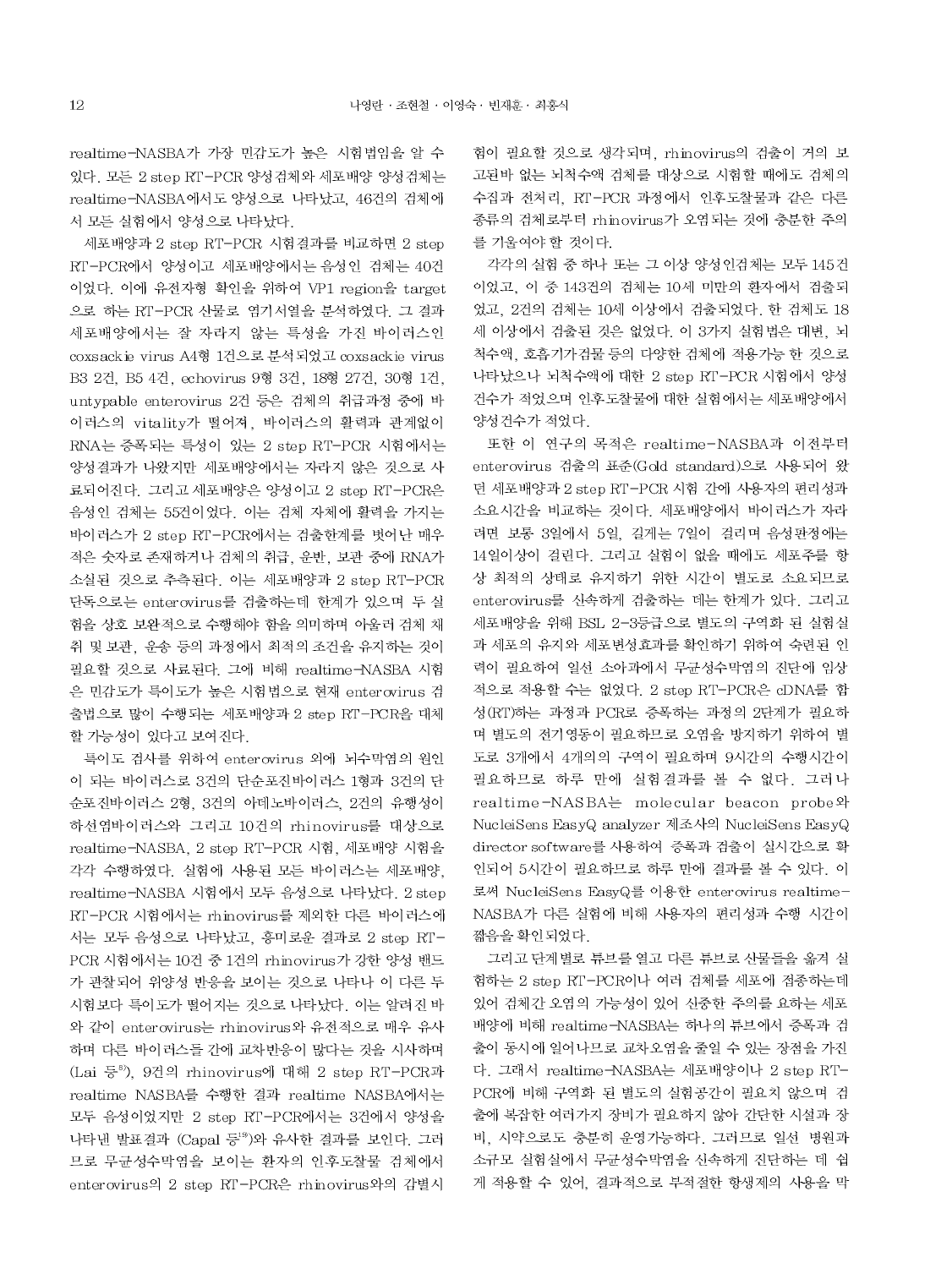을 수 있고 입원시간을 단축하는데 기여할 것으로 예상된다.

#### 곀 론

본 연구에서는 realtime-NASBA가 무균성뇌막염이 의심 되는 환자의 검체에서 enterovirus의 진단에 사용될 수 있는 가능성을 알아보기 위하여 현재 enterovirus 진단에 많이 사 용되는 2 step RT-PCR 시험, 세포배양 시험을 비교 실험하 여, 각 시험의 민감도와 특이도, 사용자 편리성, 시험소요 시 간. 교차오염의 가능성 등을 확인하였다. 비교시험 결과 realtime-NASBA에서 145건, 세포배양에서 101건, 2 step RT-PCR에서 86건이 양성으로 나타나 realtime-NASBA가 가장 민감도가 높은 시험법임을 알 수 있다. Enterovirus 외 의 바이러스에 대한 비교실험결과 realtime-NASBA와 세포 배양에서는 양성이 없었으나 2 step RT-PCR에서 10건의 rhinovirus중 1건에서 양성이 발견되어 다른 실험법에 비해 2 step RT-PCR의 특이도가 떨어지는 것으로 나타났다. Realtime-NASBA는 한 튜브에서 증폭과 검출이 동시에 일 어나 5시간 만에 결과를 볼 수 있으므로 세포배양 (5-14일) 및 2 step RT-PCR (9시간)에 비하여 신속하며 교차오염의 가능 성을 줄일 수 있다. 그리고 시험법이 간단하므로 실험의 표준 화에 용이하며 간단한 시설과 장비, 시약으로도 충분히 운영가 능함으로 앞으로 일선병원이나 실험실에서 enterovirus를 검 출하는데 쉽게 적용할 수 있을 것으로 기대된다.

# 참 고 문 헌

- 1. Hellen CUT, Wimmer E: Enterovirus structure and assembly. In Human enterovirus infection. Rotbart HA(Ed), ASM press, Washington DC, pp155-174(1995)
- 2. Grandien M, Forsgren M, Ehrnst A. : Enteroviruses. Diagnostic procedures for viral, Rickettsial and Chlamydial Infection. Lennette EH, Lennette ET, Editors. 7th Ed. American Public Health Association, Washington DC, pp279-97(1995)
- 3. Hsiung GD: Picornaviridae, 4th ed. Hsiung's diagnostic virology, New Haven, Yale University press, P119(1994)
- 4. Landry ML, Garner R, Ferguson D. "Rapid enterovirus RNA detection in clinical specimens by using nucleic acid sequence based amplification", J Clin Microbiol, 41, 346-50(2003)
- 5. Glimarker M. Johasson B. Olcen P. Ehrnst A. Forsgren M. "Detection of enterovirus RNA by polymeric chain reaction in cerebrospinal fluid from

patients with aseptic meningitis", Scan J Infect Dis, 25, 547-57(1993)

- 6. Rotbart HA. "Enzymatic RNA amplification of enteroviruses", J Clin Microbiol, 28:438-42(1990)
- 7. Zoll Gj. Melcher WJ. Kopecka H. Jambros G. Van der poel HJA, Galama JMD. "General primer mediated polymeric chain reaction for detection of enteroviruses; application for diagnostic routine and persistant infections". J Clin Microbiol. 30. 160(1992)
- 8. Lai KKY, Cook L, Wendt S, Conrey L, Jerome KR, "Evaluation of realtime PCR versus PCR with liquid phase hybridization for detection of enterovirus RNA in cerebrospinal fluid", J Clin Microbiol, 41,  $3133 - 41(2003)$
- 9. Compton J. "Nucleic acid sequence based amplification", nature, 7 march 350(6313), 91(1991)
- 10. Fox JD, Han S, Samuelson A, Zhang Y, Neale ML, Westmoreland D. "Development and evaluation of a nucleic acid sequence based amplification (NASBA) for diagnosis of enterovirus infections using the NucliSens Basic kit", J Clinical Virol, 24, 117-20(2002)
- 11. Oberste MS, Maher K, Kilpatrick DR, Pallansch MA. "Molecular evolution of the human enteroviruses: Correlation of serotype with VP1 sequence and application to picornavirus classification", JVirol, 73, 1941-1948(1999)
- 12. Oberste MS, Maher K, Kilpatrick DR, Flemister MR, Brown BA, Pallansch MA, "Typing of human enteroviruses by partial sequencing of VP1", J Clin Microbiol, 37, 1288-1293(1999)
- 13. Landry ML, Garner R, Ferguson D. "Comparison of the NuceiSens basic kit (nucleic acid sequence based amplification) and Argene Biosoft enterovirus consensus reverse transcription PCR assay for rapid enterovirus RNA in clinical specimens", J Clin Microbiol, 41, 5006-10(2003)
- 14. Gorgioevski-Hrisoho M, Schmacher JD, Vilimonovic N, Germann D, Matter L. "Detection by PCR of enteroviruses in cerebrospinal fluid during a summer outbreak of aseptic meningitis in Switzerland", J Clin Microbiol, 36, 2408-12(1998)
- 15. Min J, Baeumer AJ. "Highly Sensitive and Specific Detection of Viable Escherichia coli in Drinking Water", Anal Biochem, 303(2), 186-93(2002)
- 16. Loens K, Ursi D, Ieven M, van Aarle P, Sillekens P,